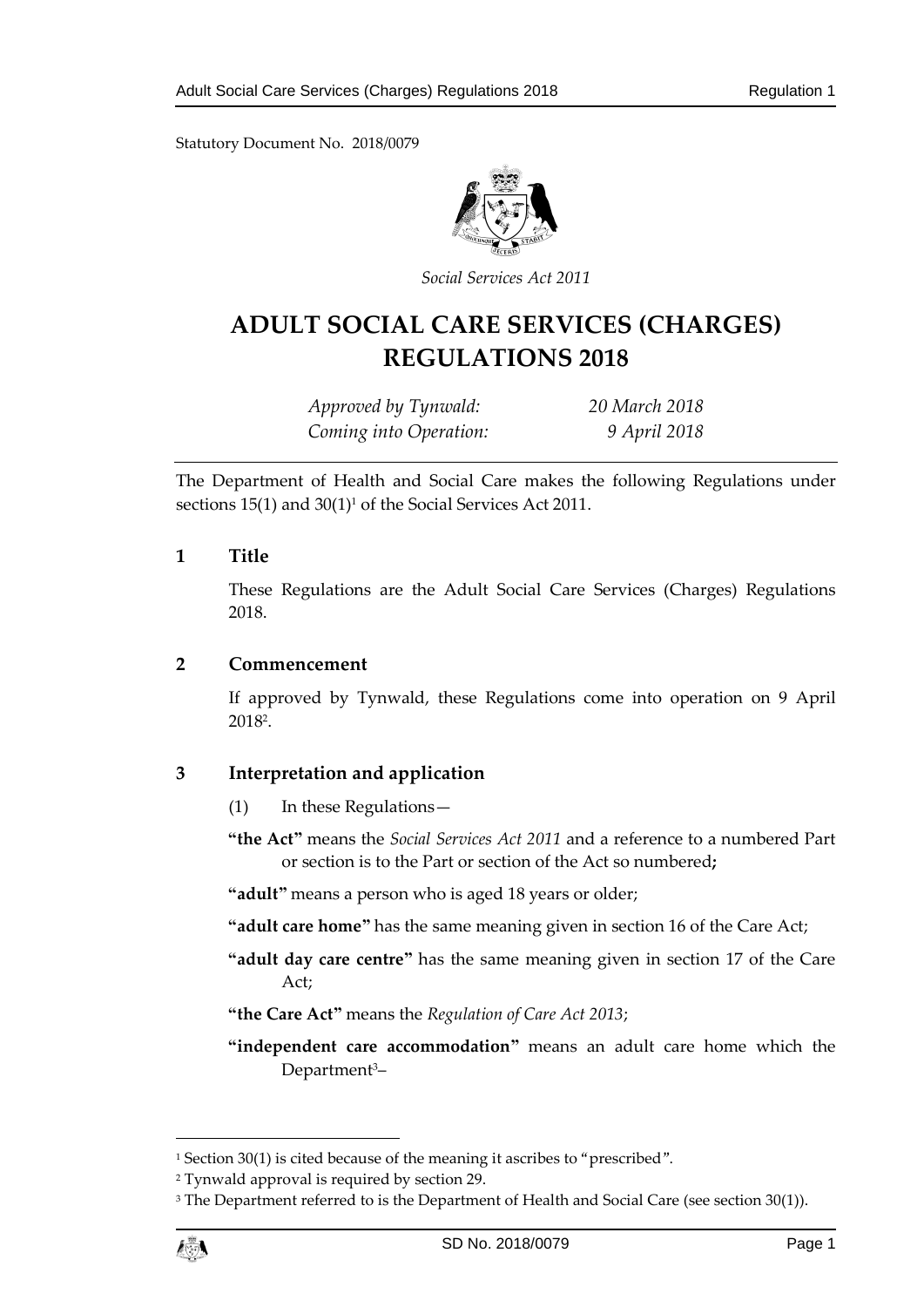- (i) has secured the provision of under section 10(1) with an independent care service; and
- (ii) is meeting the cost of the provision of that adult care home;
- **"independent care service"** has the same meaning given in section 10 of the Care Act;
- **"liable person"** means an eligible person to whom social care services are provided by the Department or for whom the Department has secured independent care accommodation, following an assessment under section 7;
- **"nursing home"** means an adult care home which provides nursing care substantially for persons with complex needs, where the care is supervised by a registered nurse; and
- **"respite"**, in relation to social care services, means a service which is preplanned and for a finite period.
- (2) These Regulations relate only to—
	- (a) social care services provided to adults directly by the Department; or
	- (b) independent care accommodation.

#### **4 Non-residential social care services**

(1) A liable person who is provided with a non-residential social care service at an adult day care centre must pay to the Department the charge for that service as specified in Table 1 for the social care service provided.

**Table 1**

|    | Social care service                             |     | Charge        |
|----|-------------------------------------------------|-----|---------------|
| 'a | Non-residential services<br>including lunch     | (a) | £5.16 per day |
| b  | Non-residential services not<br>including lunch | (b) | £2.06 per day |

- (2) A liable person residing in a property specified in the Table in the Schedule (residential services – properties) who is also provided with a non-residential social care service at an adult day care centre must pay to the Department the charge of £2.06 for each day the non-residential social care service is provided.
- <span id="page-1-0"></span>(3) A liable person who is provided with a non-residential social care service in a private dwelling must pay to the Department the charge specified in Table 2.

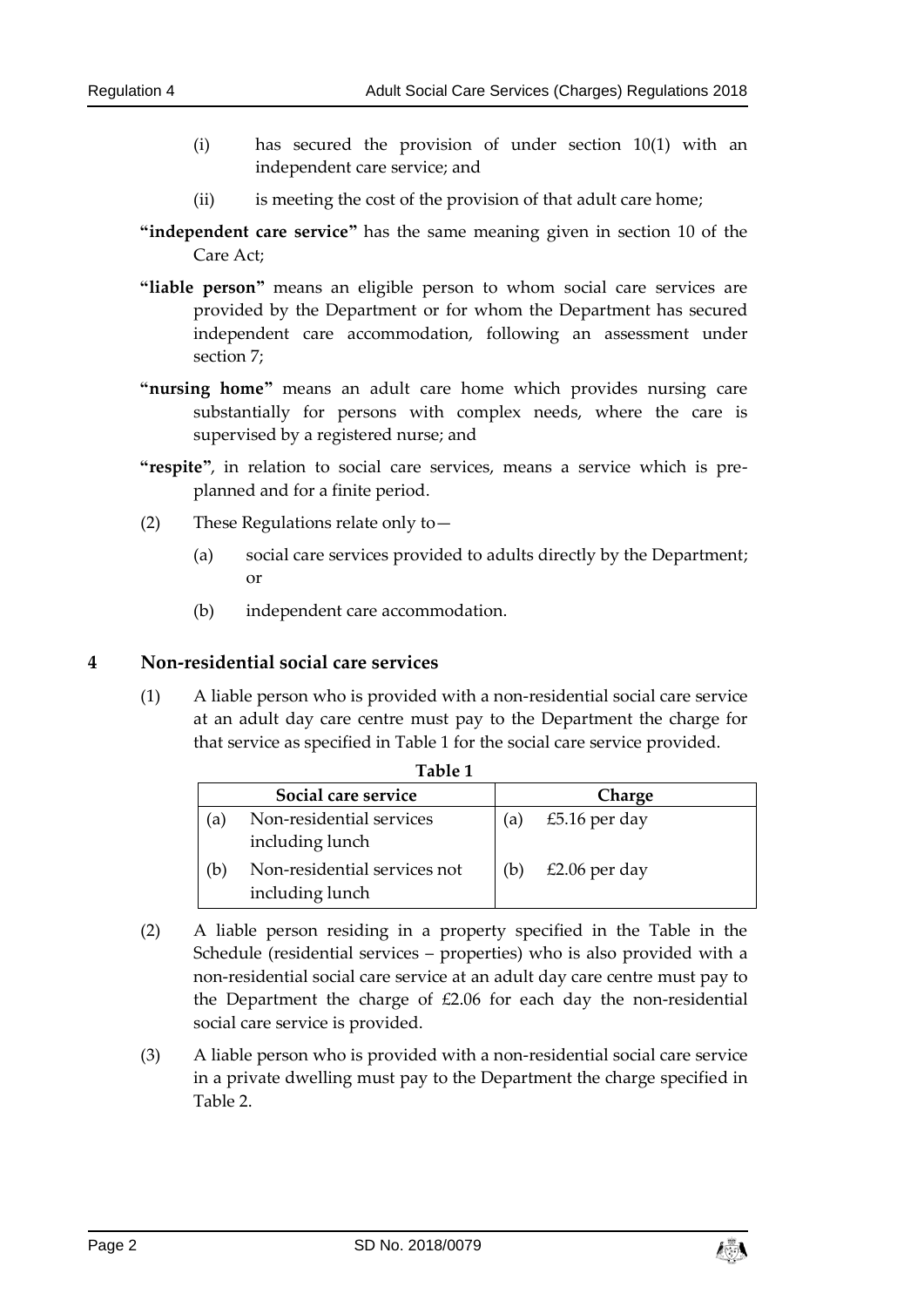| Table 2                               |                            |        |                 |
|---------------------------------------|----------------------------|--------|-----------------|
| Day when social care service provided |                            | Charge |                 |
| (a)                                   | Monday to Friday           | (a)    | £19.43 per hour |
| (b)                                   | Saturday                   | (b)    | £29.14 per hour |
| (c)                                   | Sunday and Public Holidays | (C)    | £38.96 per hour |

This paragraph is subject to paragraphs [\(4\)](#page-2-0) and (5).

- <span id="page-2-0"></span>(4) In the case of a liable person who was receiving Home Support Dementia Care in the week up to and including the 9 April 2017, subject to paragraph (5) the charge specified in paragraph [\(3\)](#page-1-0) is subject to a maximum of £136.01 per week.
- (5) The charge in paragraph (3) does not apply if the liable person is entitled to income support for any day falling in the week in which the service is provided.
- (6) In this regulation—
	- **"Home Support Dementia Care"** means a social care service provided in a private dwelling for liable persons diagnosed with dementia and who need a high level of support with daily living tasks;
	- **"income support"** means income support under section 124 of the Social Security Contributions and Benefits Act 1992<sup>4</sup> (income support) as it has effect in the Island<sup>5</sup>;
	- **"private dwelling"** means a dwelling, together with any garage, garden and outbuildings enjoyed with it, which the liable person normally occupies as his or her home; and

**"week"** means a period of 7 days commencing on a Monday.

## **5 Residential social care services**

- (1) Paragraphs (2) to (4) are subject to regulation 6 (temporary absence from an adult care home).
- (2) A liable person residing in an adult care home which is a nursing home must pay to the Department a weekly charge of £852.61 for the social care service provided.
- (3) A liable person residing in an adult care home which is not a nursing home must pay to the Department a weekly charge of £464.66 for the social care service provided.

But, this paragraph does not apply to paragraphs (4) or (5).

<sup>5</sup> See SD 505/94 (relevant amendments to s.124 made by SD 150/99, SD 539/99, SD 600/00, SD 880/02 and SD 645/05).



1

<sup>4</sup> 1992 c.4 (of Parliament).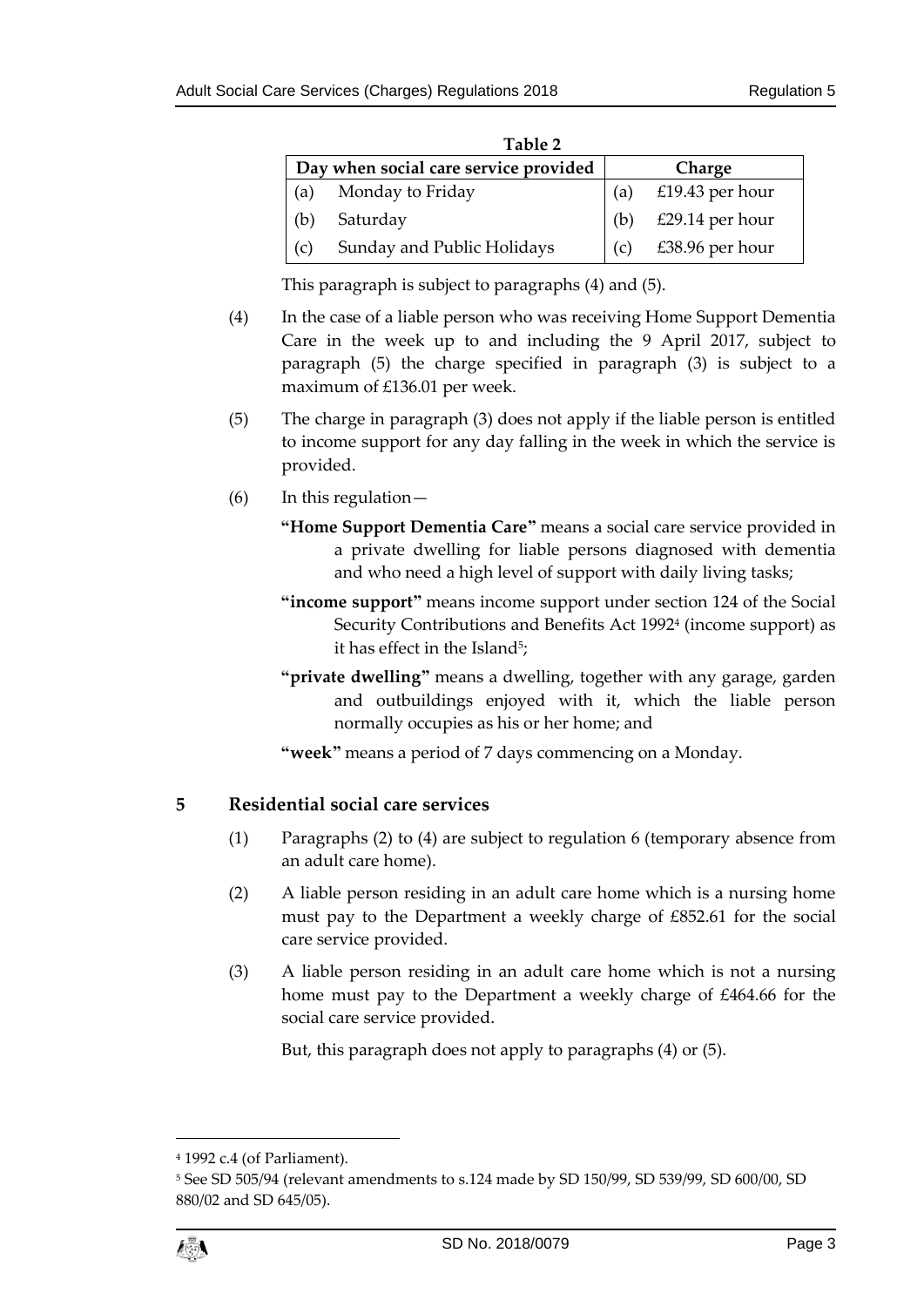(4) A liable person residing in the premises specified in Table 3 must pay to the Department the corresponding weekly charge specified for those premises in that Table for the social care service provided.

| l able |  |
|--------|--|
|--------|--|

|     | <b>Premises</b>                 |          | Charge  |
|-----|---------------------------------|----------|---------|
| (a) | Gansey Unit of Southlands       | $\alpha$ | £647.78 |
| (b) | Langness Unit of Southlands     | 'b       | £647.78 |
| (c) | Reayrt Skyal                    | (c)      | £647.78 |
| (d) | Sweetbriar Unit of Thie Meanagh | d)       | £647.78 |
| (e) | Unit 1 of Thie Meanagh          | (e)      | £749.35 |

<span id="page-3-0"></span>(5) A liable person who is residing at a property specified in the Table in the Schedule (residential services – properties) must pay to the Department the weekly charge of £72.31 for the social care service provided.

#### **6 Temporary absence from an adult care home**

- (1) Where a liable person to whom regulation  $5(2)$ , (3) or (4) applies  $-$ 
	- (a) is temporarily absent from an adult care home on becoming a patient; and
	- (b) during the period of absence he or she remains liable to pay a weekly charge in respect of that adult care home,

the applicable weekly charge specified in paragraph (2) applies to the liable person.

- (2) If the liable person has been a patient—
	- (a) for 6 weeks or less, the weekly charge the liable person must pay the Department is the corresponding weekly charge specified for those premises in Table 4 for the social care service provided; and
	- (b) for more than 6 weeks, the weekly charge shall be nil.

| Table 4 |                                                        |     |         |
|---------|--------------------------------------------------------|-----|---------|
|         | <b>Premises</b>                                        |     | Charge  |
| (a)     | An adult care home to which<br>regulation 5(2) applies | (a) | £697.84 |
| (b)     | An adult care home to which<br>regulation 5(3) applies | (b) | £371.70 |
| (c)     | Gansey Unit of Southlands                              | (c) | £518.21 |
| (d)     | Langness Unit of Southlands                            | (d) | £518.21 |
| (e)     | Reayrt Skyal                                           | (e) | £518.21 |
| (f)     | Sweetbriar Unit of Thie Meanagh                        | (f) | £518.21 |
| (g)     | Unit 1 of Thie Meanagh                                 | (g) | £599.48 |

(3) For the purposes of paragraph (2), the period a liable person is deemed to be a patient begins on the day after the day on which the liable person

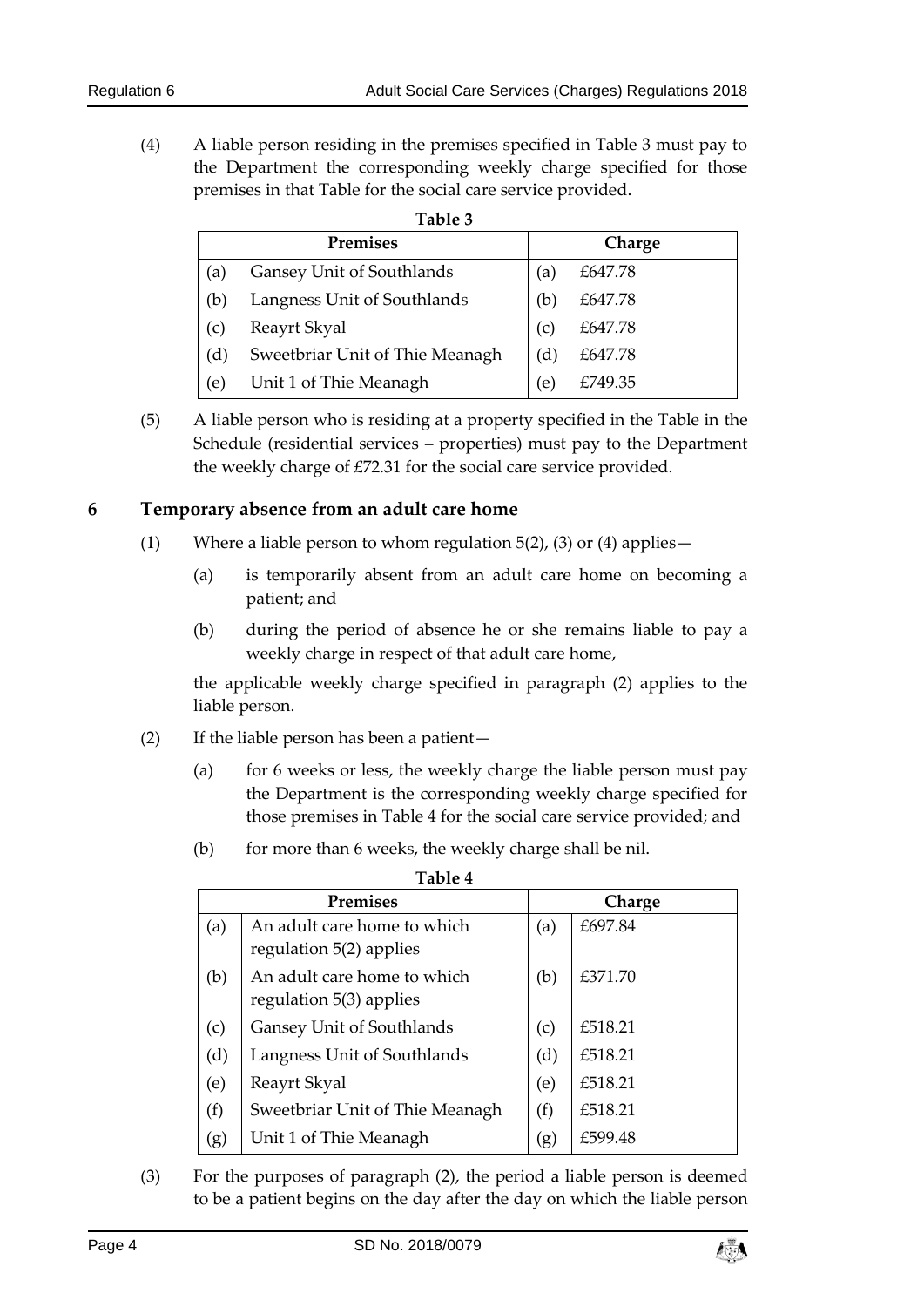enters a hospital or similar institution, and ends on the day on which he or she leaves such a hospital or similar institution.

- (4) In this regulation—
	- **"patient"** means a person who is regarded as having free in-patient treatment;
	- **"free in-patient treatment"** means the person is to be regarded as receiving free in-patient treatment for any period for which he or she is maintained free of charge while undergoing medical or other treatment as an in-patient in a hospital or similar institution; and
	- **"hospital or similar institution"** means accommodation under section 27 of the *National Health Services Act 2001*.

## <span id="page-4-0"></span>**7 Respite social care services**

(1) A liable person who is provided with a respite social care service at Appledene or Hollydene, Radcliffe Villas, Glencrutchery Road, Douglas must pay to the Department the charge specified for that service in Table 5.

|     | Table 5                                          |     |                  |  |  |
|-----|--------------------------------------------------|-----|------------------|--|--|
|     | Social care service                              |     | Charge           |  |  |
| (a) | overnight stay, daytime respite<br>and all meals | (a) | £10.33 per night |  |  |
| (b) | overnight stay including<br>breakfast only       | (b) | $£7$ per night   |  |  |
| (c) | evening meal only                                | (C) | $£3$ per meal    |  |  |

- (2) In the case of a liable person who is provided with a respite social care service to which paragraph [\(1\)](#page-4-0) would apply but the respite social care service—
	- (a) occurs at premises on the Island other than the premises specified in paragraph (1); and
	- (b) is organised by the Department,

the liable person must pay to the Department £10.33 for each overnight stay.

- <span id="page-4-1"></span>(3) A liable person who is provided with a respite social care service at  $-$ 
	- (a) an adult care home to which regulation 5(2) or (3) (residential social care services) applies must pay to the Department the applicable charge specified in regulation 5(2) or (3); or
	- (b) premises listed in Table 3 in regulation 5(4), must pay to the Department the corresponding charge for those premises specified in that Table,

divided by 7 and multiplied by the number of nights that the liable person has stayed in the premises.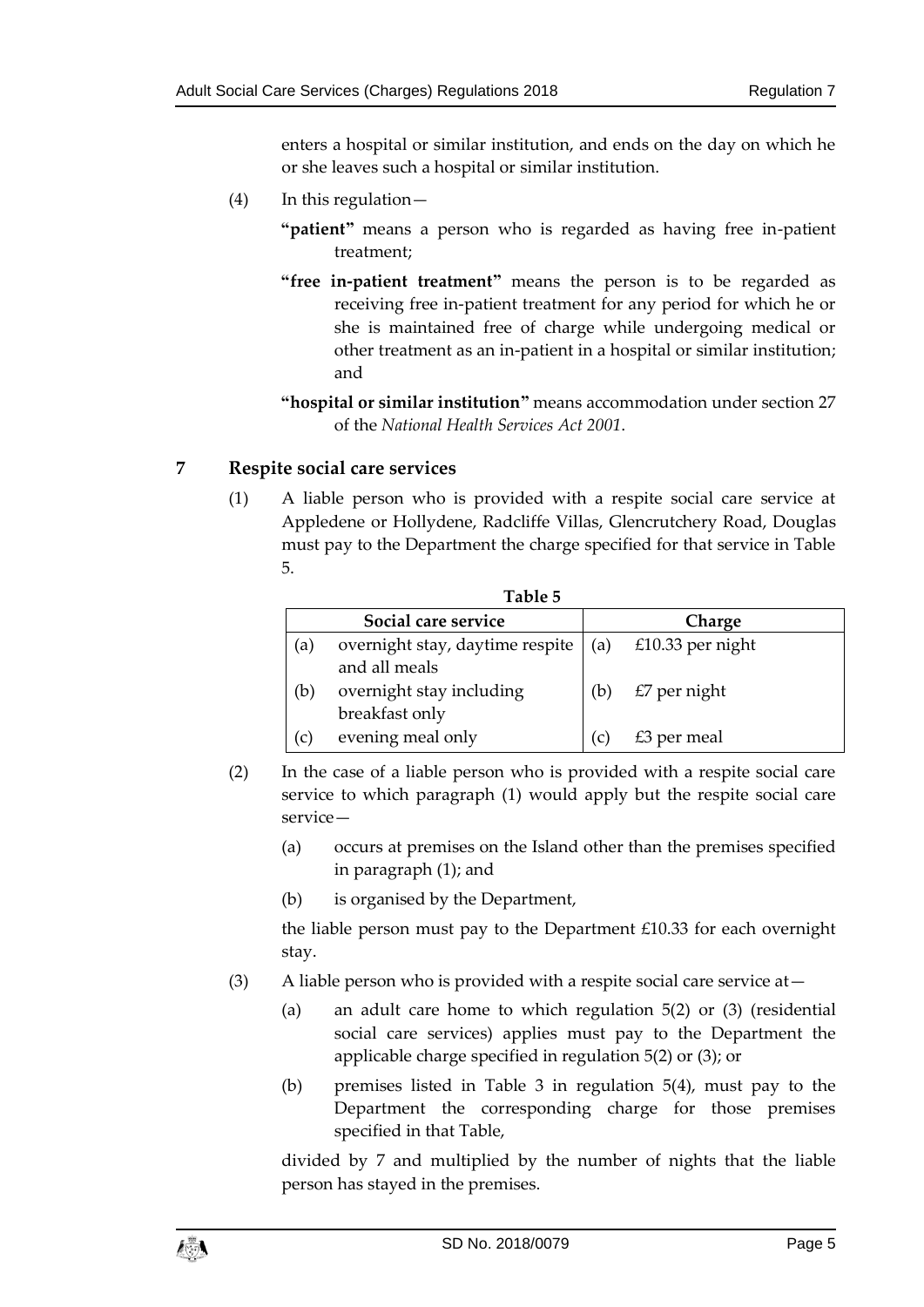(4) If the charge calculated in accordance with paragraph [\(3\)](#page-4-1) results in a fraction of a penny, that fraction is to be disregarded.

#### **8 Revocation**

The Adult Social Care Services (Charges) Regulations 2017 <sup>6</sup> are revoked.

#### **MADE 16TH FEBRUARY 2018**

**DAVID ASHFORD** *Minister for Health and Social Care*

-



<sup>6</sup> SD 2017/0067.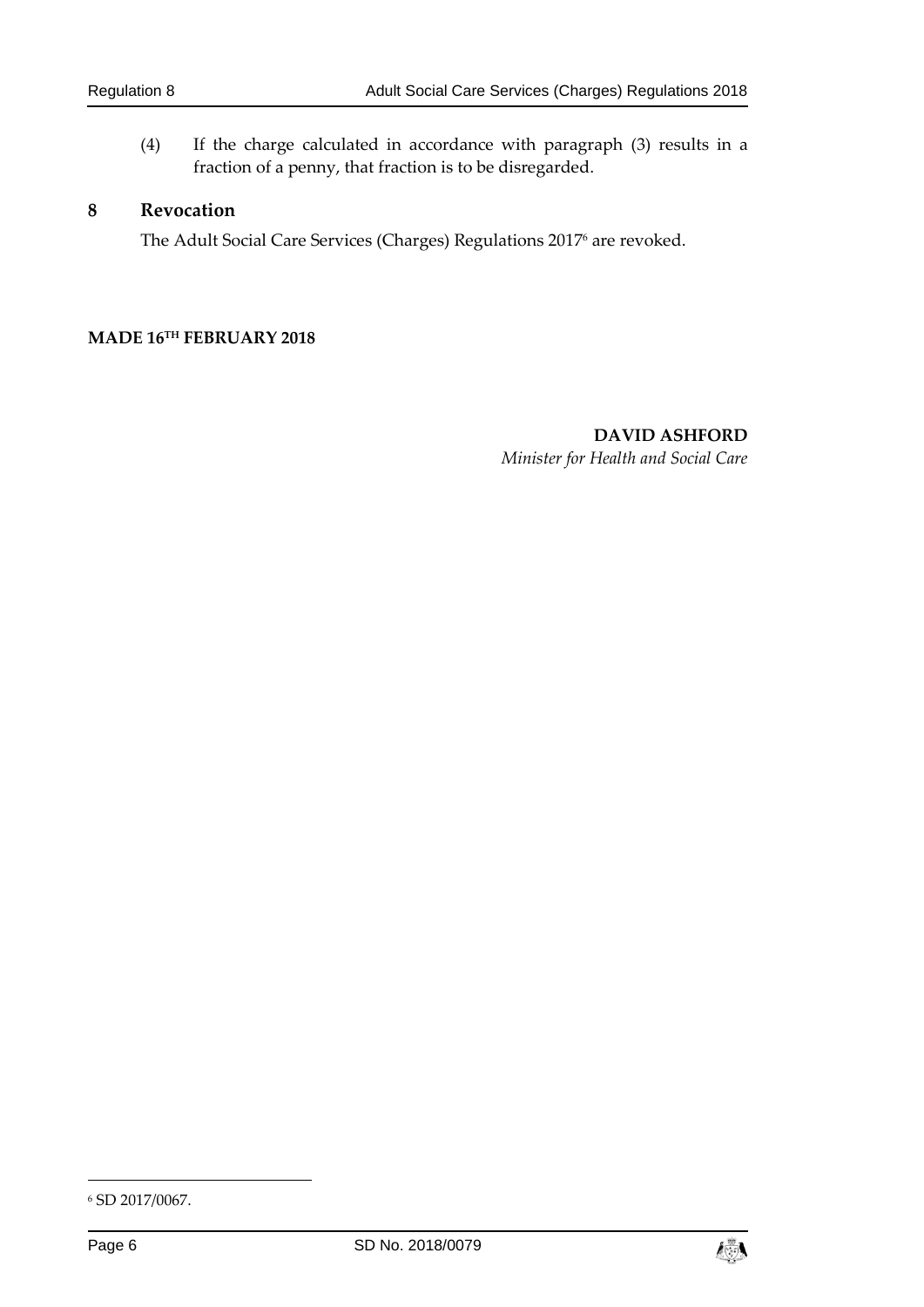# **SCHEDULE**

# [Regulation [5\(5\)\]](#page-3-0)

# **RESIDENTIAL SERVICES – PROPERTIES**

| 1.  | Bungalows 1, 2, 3 (Cooileen) and 4<br>(Thie Grianagh)<br>Cronk Grianagh<br>The Strang<br>IM4 4QR | 2.  | Cushag House<br>Castletown Road<br>Port St Mary<br>IM9 5LS                 |
|-----|--------------------------------------------------------------------------------------------------|-----|----------------------------------------------------------------------------|
| 3.  | 24 Farmhill Meadows<br>Farmhill<br><b>Braddan</b><br>IM <sub>2</sub> 2LJ                         | 4.  | Glendale<br>15 Brunswick Road<br>Douglas<br>IM2 3LH                        |
| 5.  | Greenacres and Spring Meadows<br>Braddan Road<br>Strang<br>Douglas<br>IM4 4QN                    | 6.  | Griffindale House and Flats<br><b>Brunswick Road</b><br>Douglas<br>IM2 3LG |
| 7.  | 11 Hutchinson Square<br>Douglas<br>IM24HT                                                        | 8.  | 17 Kensington Road<br>Douglas<br>IM13EP                                    |
| 9.  | 3 and 4 Rosebank<br>Vicarage Road<br>Farmhill<br><b>Braddan</b><br>IM2 2QW                       | 10. | Thie Milan<br>4 Derby Road<br>Douglas<br>IM2 3ET                           |
| 11. | Thie My Chree<br>9 Meadow View<br>Second Avenue<br>Onchan<br>IM3 4LU                             | 12. | Thie Ushtey<br>Greenfield Road<br>Douglas<br>IM2 6ED                       |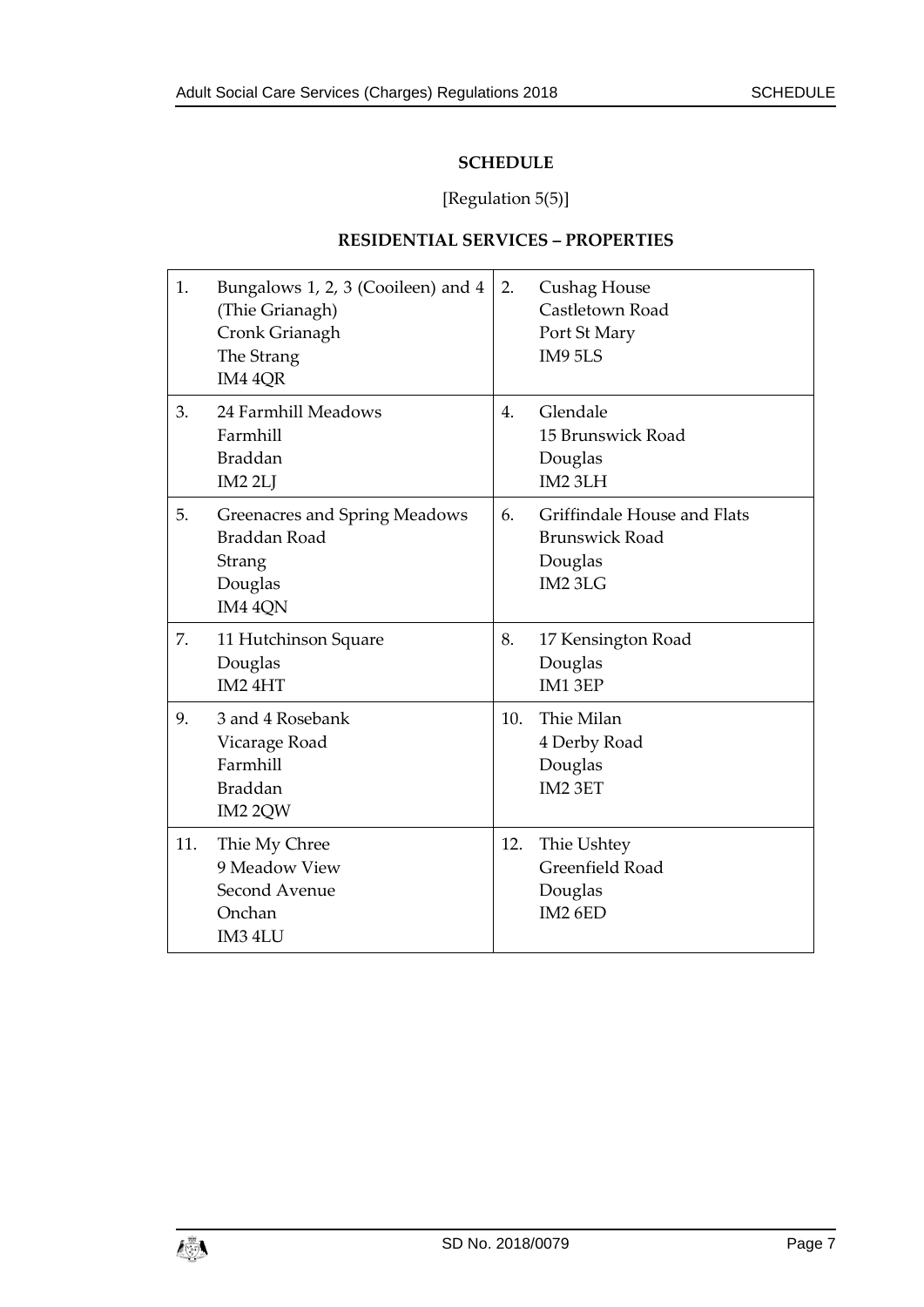# *EXPLANATORY NOTE*

#### *(This note is not part of the Regulations)*

These Regulations provide for the charging structure for social care services provided by the Department under the Social Services Act 2011.

Regulation 1 provides for the title of the Regulations and regulation 2 provides for their commencement from 9 th April 2018.

Regulation 3(1) provides for the interpretation of terms used throughout the Regulations.

Currently, the Department can directly provide care accommodation under section 10 (power to provide care accommodation) of the Act to meet the needs of a person assessed under section 7 (assessment of need for social care services) of the Act. Alternatively, again under section 10 of the Act, it can secure the provision of that accommodation with an independent care service, if it was determined following assessment that the independent care service could more appropriately meet the assessed needs of the person (e.g. nursing accommodation which is not provided directly by the Department).

Regulation 3(2) provides for the application of the Regulations in the circumstances described above, which are limited to —

- (a) social care services provided to adults directly by the Department, or
- (b) care accommodation the Department has secured with an independent care service, and the Department is meeting the cost of, on behalf of the resident.

Regulation 4 provides for the charges for non-residential social care services. Paragraph (1) provides for the charges for non-residential services provided at an adult day care centre by the Department. Paragraph (2) provides for the charge for persons who are resident in one of the properties specified in the Table in the Schedule and who are also provided with a non-residential service to which paragraph (1) applies. Paragraph (3) provides for the hourly charge for a non-residential social care service at a liable person's own home. Paragraph (4) provides that the charge in paragraph (3) is subject to a maximum of £136.01 per week in the case of a person receiving Home Support Dementia Care immediately prior to 9<sup>th</sup> April 2017 to continue to protect a limited number of service recipients from a previous cap in home care charges. Paragraph (5) provides that the charge in paragraph (3) does not apply in any week during which the liable person is entitled to income support.

Regulation 5 provides for weekly charges for residential services, accommodation either provided directly by the Department, or where the Department has secured the care accommodation with an independent care provider, if that is more appropriate to meets the assessed needs of a person, and where the Department itself is paying the